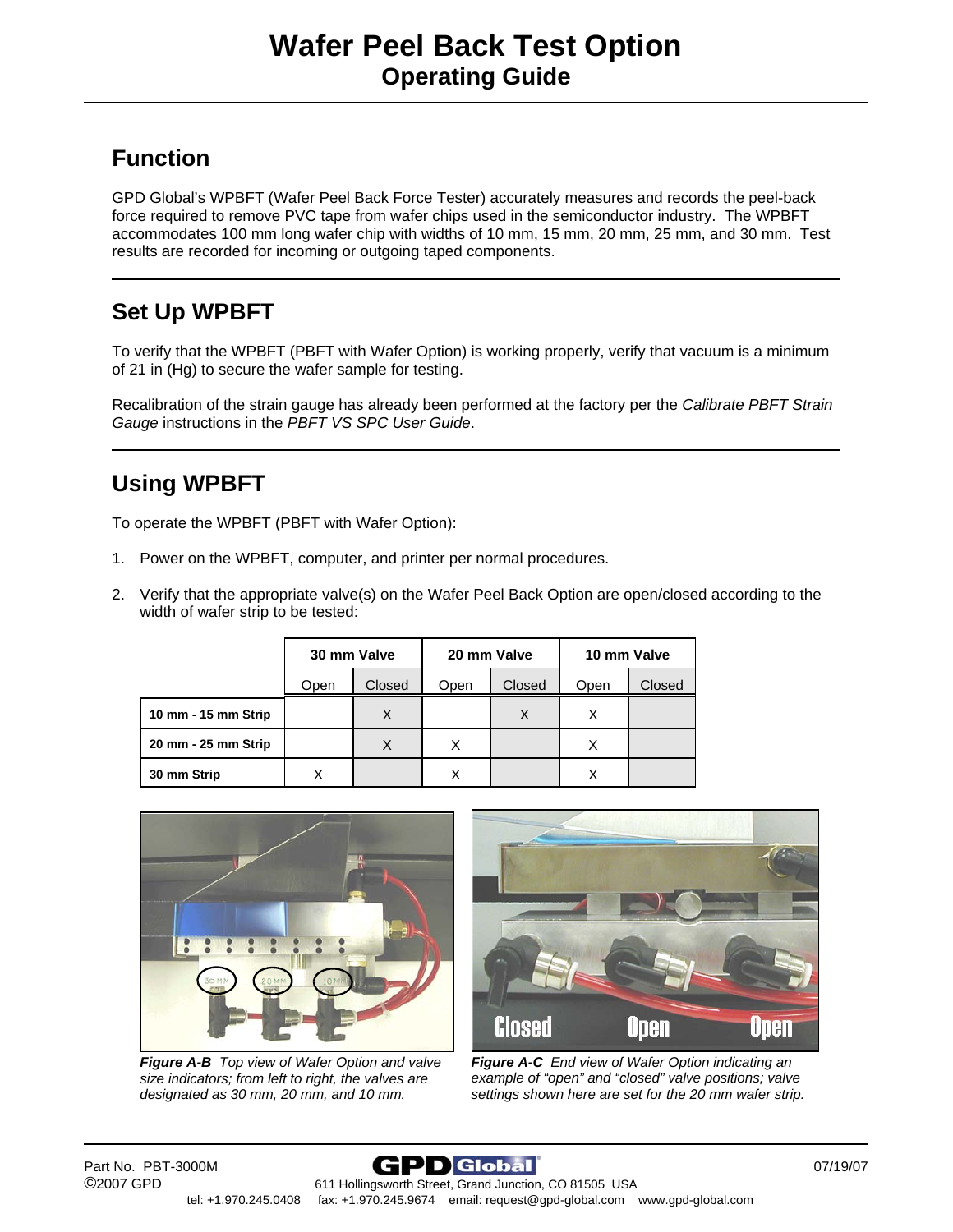- 3. Prepare a sample wafer strip: the strip must be 100 mm long with a 200 mm length of PVC tape half should remain attached to the wafer and the other 100 mm length of tape should extend beyond the end of the wafer strip. Bend the unattached length of tape back on itself.
- 4. Load and align the sample wafer strip on the Vacuum Plate of the Wafer Peel Back Option.
- 5. Secure the bent end of the PVC tape in the Tape Clamp Clip.
- 6. As necessary, adjust the lateral position of the Strain Gauge so the gauge is in-line and centered with the wafer strip tape.
- 7. Power on the Strain Gauge, then zero out the gauge and verify the units setting.
- 8. Set up and initiate a test by performing normal SPC Software Package procedures: logging onto the SPC software, setting the speed selector to the desired testing speed, and activating a test run. Peelback force will be displayed on the strain gauge liquid crystal display, and test results and speeds will be recorded by the SPC Software package.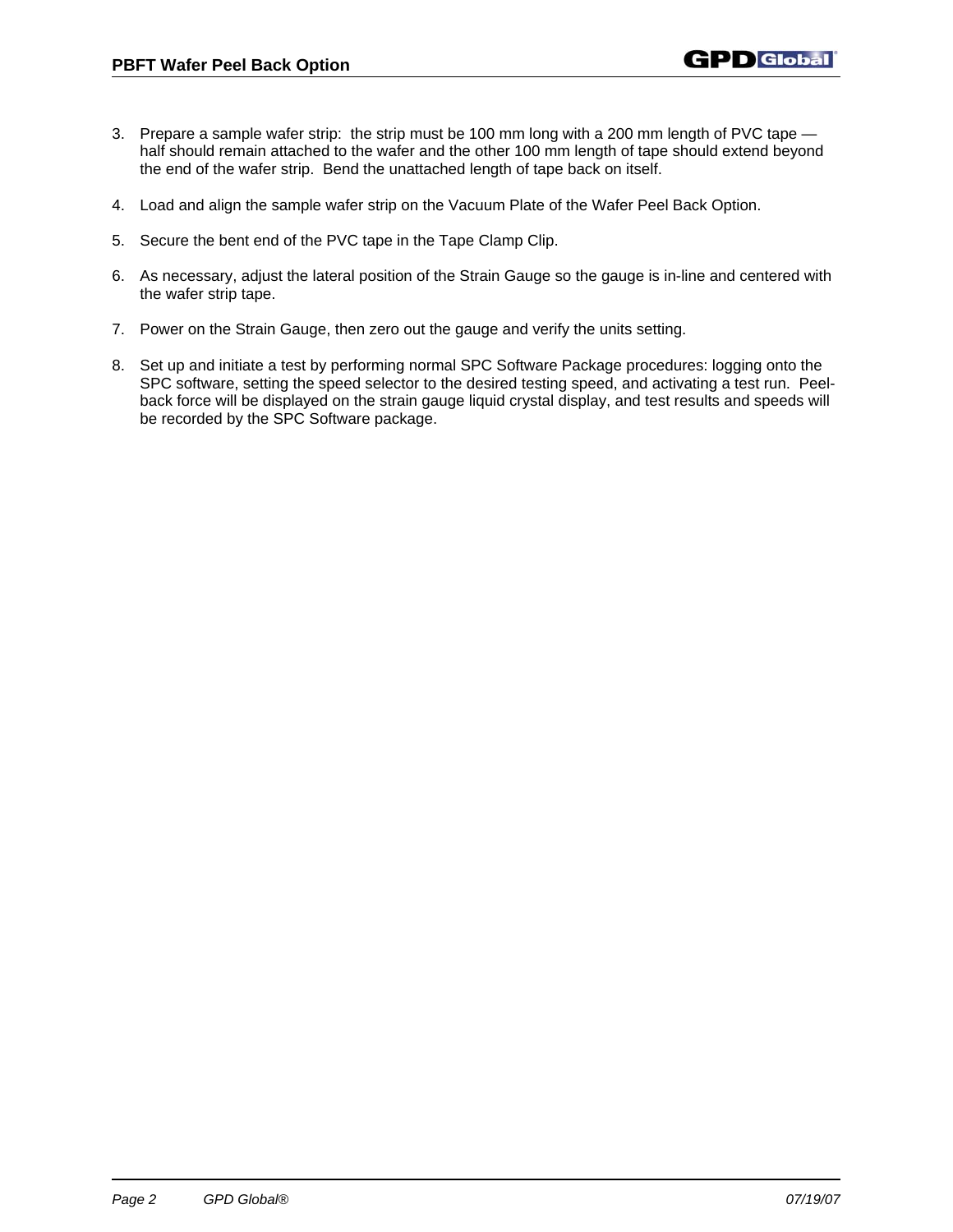